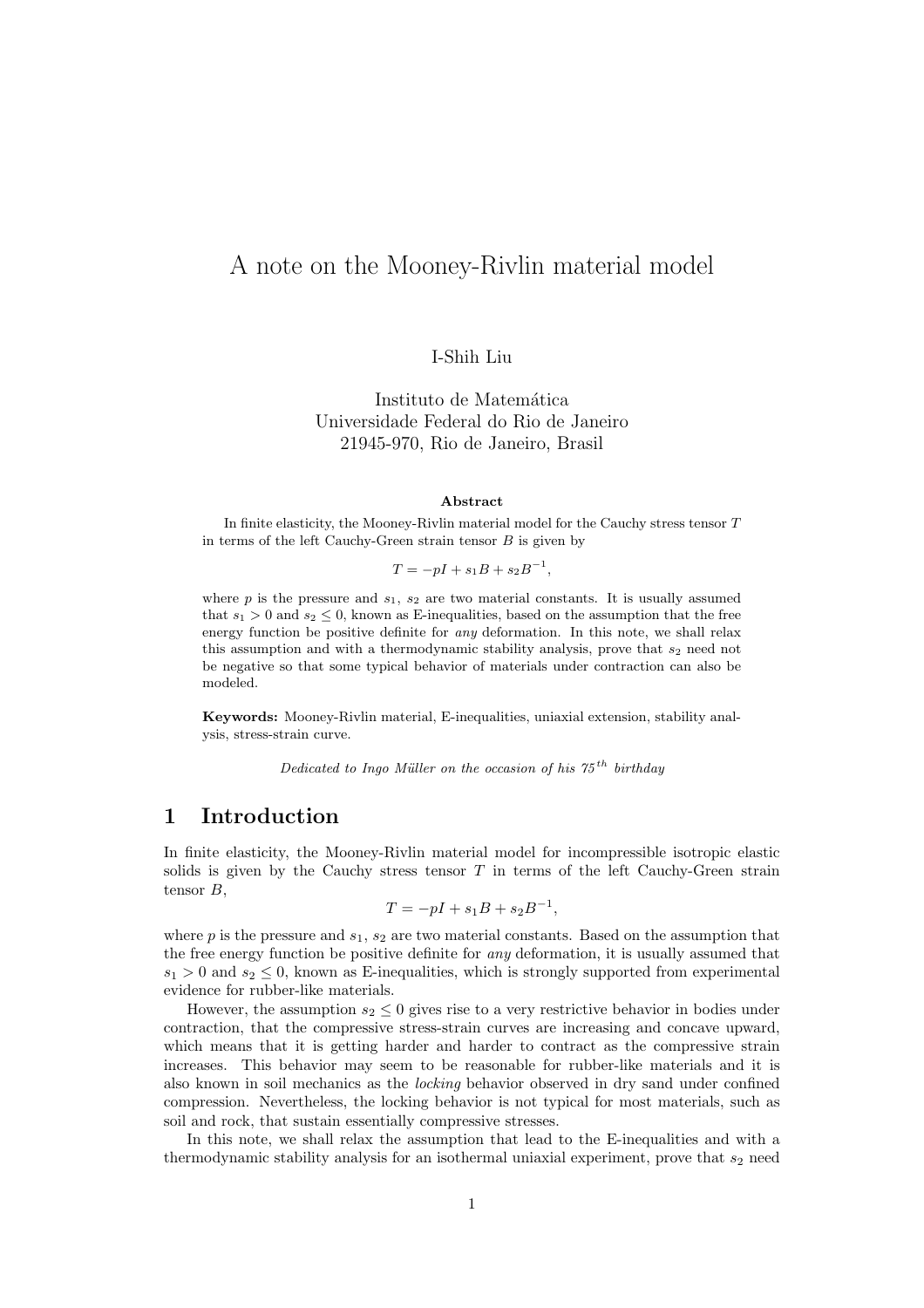not be negative so that some typical behavior of materials under contraction can also be modeled for moderate compressive strains as Mooney-Rivlin materials.

## 2 Mooney-Rivlin thermoelastic materials

We shall briefly re-derive a constitutive equation for moderate strains of an incompressible isotropic thermoelastic solid, starting start with the free energy function  $\psi$ , and the Cauchy stress  $T$  given by

$$
\psi = \psi(\theta, I_B, I_B), \qquad T = -pI + 2\rho \frac{\partial \psi}{\partial B} B,\tag{1}
$$

where  $\theta$  is the temperature,  $\rho$  the mass density and p the indeterminate pressure for incompressibility, while  $\{I_B, \mathbb{I}\_B, \mathbb{I}\_B = 1\}$  are the three principal invariants of the left Cauchy-Green tensor  $B$  and  $I$  is the identity tensor.

By Taylor series expansion, we can write

$$
\psi(\theta, I_B, I_B) = \psi_0 + \psi_1(I_B - 3) + \psi_2(I_B - 3) + o(\delta_1^2, \delta_2^2, \delta_1 \delta_2),\tag{2}
$$

where  $\psi_k = \psi_k(\theta)$  for  $k = 0, 1, 2$ , and  $o(\delta_1^2, \delta_2^2, \delta_1 \delta_2)$  stands for the second order terms in  $I_B - 3 = o(\delta_1)$  and  $I_B - 3 = o(\delta_2)$ , say, respectively of the order of  $\delta_1 < 1$  and  $\delta_2 < 1$ . Since the deformation gradient  $F = I + H$ , we have

$$
B = FF^T = I + A, \quad \text{where} \quad A = H + H^T + HH^T.
$$

Therefore, if we assume that the displacement gradient H is of the order of  $\delta < 1$ , write,  $H = o(\delta)$ , it follows that A is of the same order,  $A = o(\delta)$ .

Note that for  $B = I + A$ , one can show that

$$
I_B = 3 + I_A,
$$
  
\n
$$
I_B = 3 + 2 I_A + I_A,
$$
  
\n
$$
I\!I_B = 1 + I_A + I\!I_A + I\!I\!I_A.
$$

In particular, for det  $B = \mathbb{I} \mathbb{I}_B = 1$ , we have

$$
\mathbf{I}_A = -\mathbf{I\!I}_A - \mathbf{I\!I\!I}_A.
$$

Therefore, since  $\mathbb{I}_A = o(\delta^2)$ , of the order  $\delta^2$ , so is  $I_A = o(\delta^2)$ , and we have

$$
I_B - 3 = I_A = o(\delta_1) = o(\delta^2),
$$
  
\n $I_B - 3 = 2I_A + I_A = o(\delta_2) = o(\delta^2),$ 

which implies  $o(\delta_1^2, \delta_2^2, \delta_1 \delta_2) = o(\delta^4)$ . Consequently, from (2) we have

$$
\psi(\theta, I_B, \mathbb{I}_B) = \psi_0 + \psi_1(I_B - 3) + \psi_2(\mathbb{I}_B - 3) + o(\delta^4).
$$

In other words, the free energy function,

$$
\psi(\theta, I_B, I_B) = \psi_0 + \psi_1(I_B - 3) + \psi_2(I_B - 3),
$$
\n(3)

is a general representation with an error in the fourth order of the displacement gradient.

By the use of the relations

$$
\frac{\partial I_B}{\partial B} = I, \qquad \frac{\partial I\!I_B}{\partial B} = I_B I - B,
$$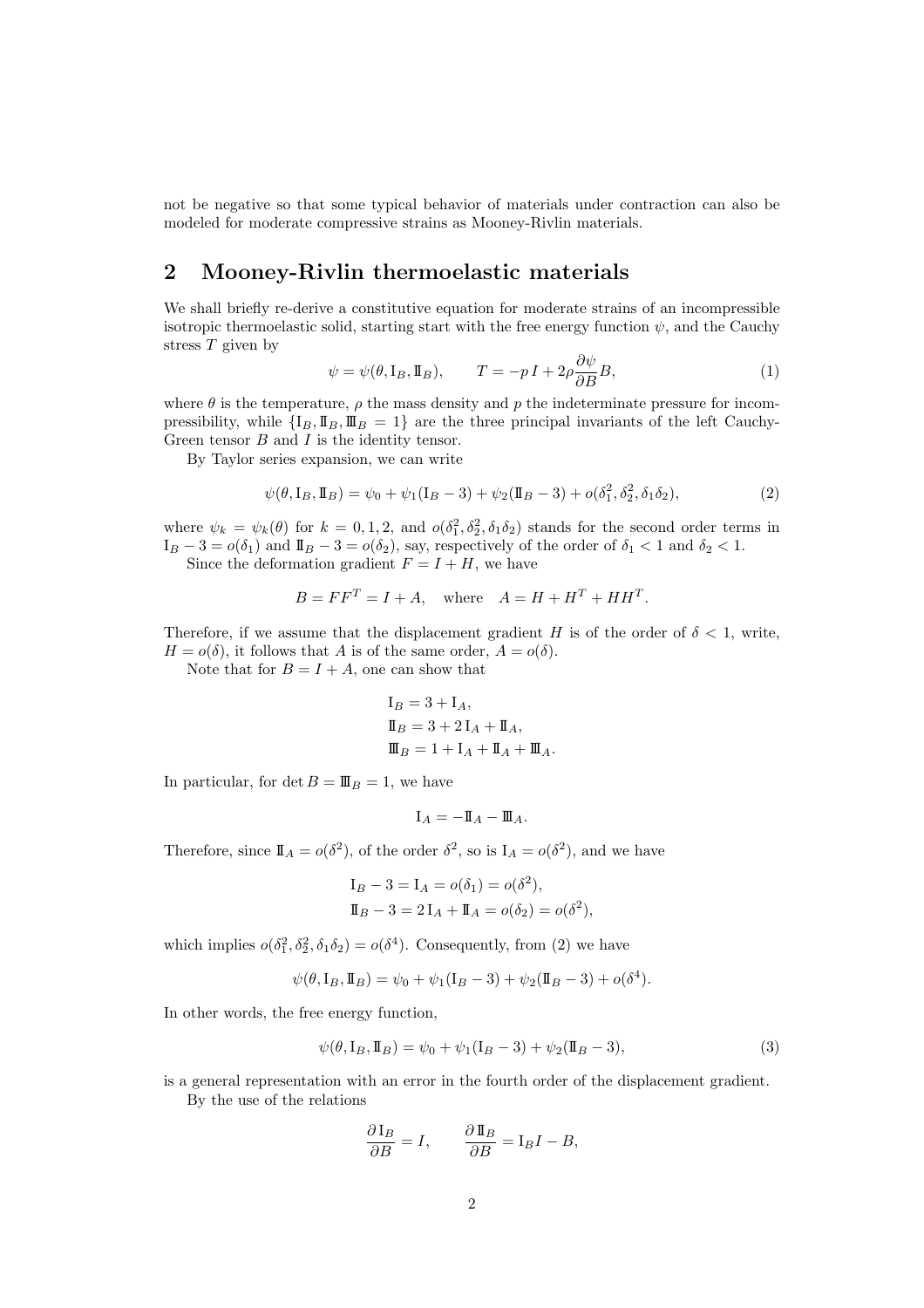from (1), we obtain

$$
T + pI = s_1B + s_2(B^2 - I_B B),
$$
\n(4)

where

$$
s_1(\theta) = 2\rho\psi_1(\theta), \qquad s_2(\theta) = -2\rho\psi_2(\theta). \tag{5}
$$

Note that the constitutive equation (4) can be written as

$$
T = -pI + t_1B + t_2B^2,
$$

with

$$
t_1 = s_1 - s_2 I_B, \qquad t_2 = -s_2.
$$

Consequently,  $t_1$  is not a function of  $\theta$  only. However, by the use of the Cayley-Hamilton theorem, with  $\mathbf{I} \mathbf{I}_B = 1$ ,

$$
B^2 - \mathbf{I}_B B = B^{-1} - \mathbf{I\!I}_B I,
$$

it gives

$$
T = -pI + s_1B + s_2B^{-1},
$$

in which the term  $\mathbb{I}_{B}I$  is absorbed into the indeterminate pressure p I. In this case, the material parameters  $s_1$  and  $s_2$  are functions of the temperature only. Therefore we conclude that:

Mooney-Rivlin material. The constitutive equation

$$
T = -pI + s_1B + s_2B^{-1},
$$
\n(6)

with  $s_1(\theta)$  and  $s_2(\theta)$ , is general enough to account for incompressible thermoelastic isotropic solids at moderate strain with an error in the fourth order of the displacement gradient in free energy.

We claim no originality in the derivation of this result, since similar derivation can be found elsewhere (for example, see [1]). However, we have included it here to facilitate later discussions on the model.

## 3 Isothermal uniaxial experiment

In order to examine some possible restrictions on the values of the material parameters  $s_1$ and  $s<sub>2</sub>$ , we shall consider a simple isothermal uniaxial experiment: For the uniaxial deformation  $\lambda > 0$ ,

$$
x = \lambda X, \quad y = \frac{1}{\sqrt{\lambda}} Y, \quad z = \frac{1}{\sqrt{\lambda}} Z,
$$

of a cylinder V, with cross-section area A and length  $0 \le X \le L$ , in the reference state  $\kappa$ , we have

$$
B = \lambda^2 e_x \otimes e_x + \frac{1}{\lambda} (e_y \otimes e_y + e_z \otimes e_z),
$$
  

$$
I_B = \lambda^2 + \frac{2}{\lambda}, \qquad I\!I_B = \frac{1}{\lambda^2} + 2\lambda,
$$

where  ${e_x, e_y, e_z}$  are the base vectors in the Cartesian coordinate system. The free energy function (3) in this case takes the following form,

$$
\psi(\lambda) = \psi_0 + \psi_1 \left(\lambda^2 + \frac{2}{\lambda} - 3\right) + \psi_2 \left(\frac{1}{\lambda^2} + 2\lambda - 3\right). \tag{7}
$$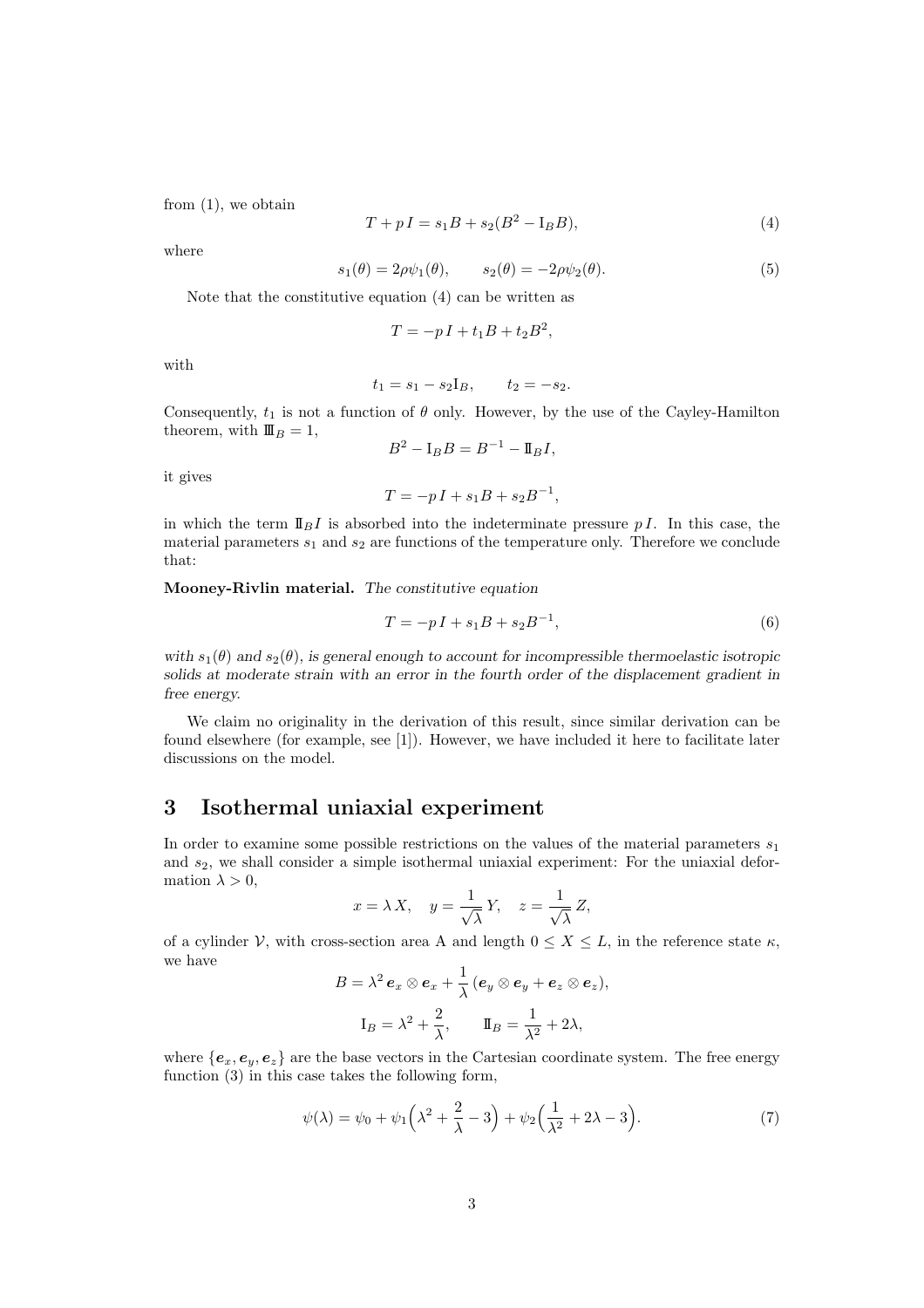One can easily show that both  $(\lambda^2 + \frac{2}{\lambda} - 3)$  and  $(\frac{1}{\lambda^2} + 2\lambda - 3)$  are non-negative for any  $\lambda > 0$ . Therefore, the free energy function  $\hat{\psi}(\lambda)$  is positive definite if

$$
\psi_0 > 0, \quad \psi_1 \ge 0, \quad \psi_2 \ge 0,
$$

which, from  $(5)$ , justifies the well-known (empirical) E-inequalities,

$$
s_1 > 0, \quad s_2 \le 0,\tag{8}
$$

strongly supported by experimental evidence for rubber-like materials (see [2] and Sect. 55 of [3]).

#### 3.1 Thermodynamic stability analysis

To analyze thermodynamic stability of an isothermal uniaxial experiment, we start with the energy equation and the entropy inequality,

$$
\frac{d}{dt} \int_{\mathcal{V}} \rho(\varepsilon + \frac{1}{2}\dot{\boldsymbol{x}} \cdot \dot{\boldsymbol{x}}) dv + \int_{\partial \mathcal{V}} (\boldsymbol{q} - T\dot{\boldsymbol{x}}) \cdot \boldsymbol{n} \, da = 0,
$$
\n
$$
\frac{d}{dt} \int_{\mathcal{V}} \rho \eta \, dv + \frac{1}{\theta} \int_{\partial \mathcal{V}} \boldsymbol{q} \cdot \boldsymbol{n} \, da \ge 0.
$$

Elimination of the heat flux  $q$  between these relations leads to

$$
\frac{d}{dt} \int_{\mathcal{V}} \rho(\psi + \frac{1}{2}\dot{\boldsymbol{x}} \cdot \dot{\boldsymbol{x}}) dv - \int_{\partial \mathcal{V}} \dot{\boldsymbol{x}} \cdot T \boldsymbol{n} \, da \leq 0,
$$

where the free energy function  $\psi = \varepsilon - \theta \eta$ .

Assuming the experiment is quasi-static by neglecting the kinetic energy, we can rewrite the above inequality in the reference state as

$$
\frac{d}{dt} \int_{\mathcal{V}_{\kappa}} \rho \psi \, dv_{\kappa} - \int_{\partial \mathcal{V}_{\kappa}} \dot{\boldsymbol{x}} \cdot T_{\kappa} \boldsymbol{n}_{\kappa} \, da_{\kappa} \leq 0,
$$

where  $T_{\kappa}$  is the Piola Kirchhoff stress on the reference boundary  $\partial V_{\kappa}$ . In this case, we have the following boundary conditions:  $T_{\kappa} = 0$  on the lateral boundary of the cylinder  $\mathcal{V}_{\kappa}$  and is constant on the top and the bottom, where the velocities are given by

$$
\dot{\boldsymbol{x}}|_{X=0}=0,\qquad \dot{\boldsymbol{x}}|_{X=L}=\dot{\lambda}L\,\boldsymbol{e}_x.
$$

Therefore, it follows after integration that

$$
\frac{d}{dt}\Big(\rho\psi - T_{\kappa}\langle xx\rangle\lambda\Big)AL \leq 0.
$$

If we call  $\Psi(\lambda) = \rho \psi(\lambda) - T_{\kappa} \langle x \rangle \lambda$  the *available energy*, as the sum of the free energy and the potential energy, then we have

$$
\frac{d\Psi}{dt}\leq 0.
$$

This allows us to establish a stability criterion. If we assume the equilibrium state at the deformation  $\lambda$  is a stable state, then any small perturbation from this state will eventually return to this state as time tends to infinity. Suppose that such a perturbation is represented by a dynamic deformation process  $\lambda(t)$  under the same boundary conditions, it follows that

$$
\lim_{t \to \infty} \lambda(t) = \lambda,
$$

and since  $\Psi(\lambda(t))$  is a decreasing function of time, it implies that

$$
\Psi(\lambda(t)) \ge \Psi(\lambda) \quad \forall \, t > 0.
$$

In other words, the available energy  $\Psi(\lambda(t))$  attains its minimum at  $\lambda$ . Therefore, we arrive at the following criterion: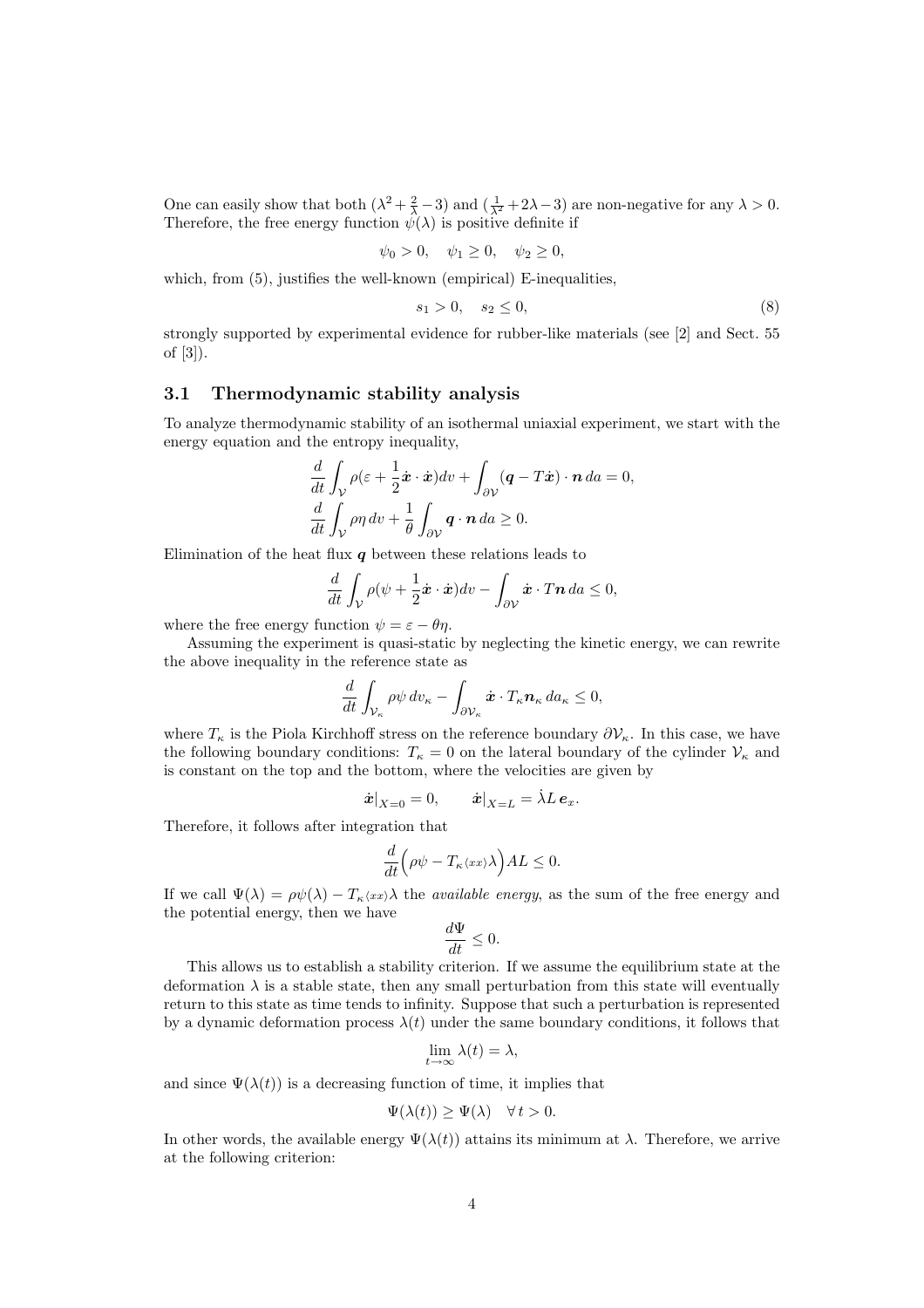A thermodynamic stability criterion. A state at the uniaxial deformation  $\lambda$  is stable (as  $t \to \infty$ ) if the value of the available energy function  $\Psi(\lambda)$  attains its minimum at this state.

The minimization of  $\Psi(\lambda)$  at given  $\lambda$  requires that

$$
\frac{d\Psi(\lambda)}{d\lambda} = 0, \text{ and } \frac{d^2\Psi(\lambda)}{d\lambda^2} \ge 0.
$$

From the expression (7), the first condition

$$
\frac{d\Psi(\lambda)}{d\lambda} = 2\rho\psi_1\left(\lambda - \frac{1}{\lambda^2}\right) - 2\rho\psi_2\left(\frac{1}{\lambda^3} - 1\right) - T_\kappa \langle xx \rangle = 0,\tag{9}
$$

implies from (5) that

$$
T_{\kappa}\langle xx \rangle = s_1\left(\lambda - \frac{1}{\lambda^2}\right) + s_2\left(\frac{1}{\lambda^3} - 1\right).
$$

This is the axial stress per unit original area of the cylinder in the experiment, which can also be obtained directly from the constitutive equation (6) for the uniaxial deformation  $\lambda$ .

The second condition, on the other hand, is more interesting, we have

$$
\frac{d^2\Psi(\lambda)}{d\lambda^2} = 2\rho\psi_1\left(1 + \frac{2}{\lambda^3}\right) + 2\rho\psi_2\frac{3}{\lambda^4} \ge 0.
$$
\n(10)

Since  $\psi_2/\psi_1 = -s_2/s_1$  by assuming  $s_1 > 0$ , it follows that

$$
\frac{s_2}{s_1} \le \frac{1}{3} (2\lambda + \lambda^4). \tag{11}
$$

Obviously, this is a restriction for possible values of the material parameters  $s_1$  and  $s_2$ . In particular, for  $\lambda = 1$ , it gives  $s_1 \geq s_2$ , which, in turns, implies that the requirement is always satisfied for uniaxial extension,  $\lambda > 1$ . On the other hand, for uniaxial contraction as  $\lambda \to 0$ , it requires  $s_2 \leq 0$ . Therefore, the E-inequalities satisfies the condition (11) for any deformation  $\lambda > 0$ .

However, for most materials, it is almost impossible to reach the limit at  $\lambda \to 0$  in uniaxial contraction without structure failure, and since the Mooney-Rivlin material is a good material model for thermoelastic solid with moderate strain, say,  $\lambda \in (\lambda_L, \lambda_U)$ , for some  $\lambda_U > 1$  and  $1 > \lambda_L > 0$ , the condition (11) requires that

$$
s_2 \le \gamma s_1, \quad \text{for} \quad \gamma = \frac{1}{3} \left( 2\lambda_L + \lambda_L^4 \right) < 1. \tag{12}
$$

In other words, for a material body which has a finite lower limit in uniaxial contraction, it is not necessary to require that the material parameter  $s_2$  be negative as proposed by the E-inequalities, but rather only  $s_2 < s_1$ .

#### 3.2 Stress-strain curves

In the uniaxial experiment, let the axial stress  $\sigma = T_{\kappa} \langle x \rangle$  be the force per unit area and the axial strain  $\epsilon = \lambda - 1$  be the elongation per unit length in the reference state  $\kappa$ . Then from the first condition of thermodynamic stability (9), we have the stress-strain relation,

$$
\sigma(\epsilon) = s_1 \Big( (1+\epsilon) - \frac{1}{(1+\epsilon)^2} \Big) + s_2 \Big( \frac{1}{(1+\epsilon)^3} - 1 \Big),
$$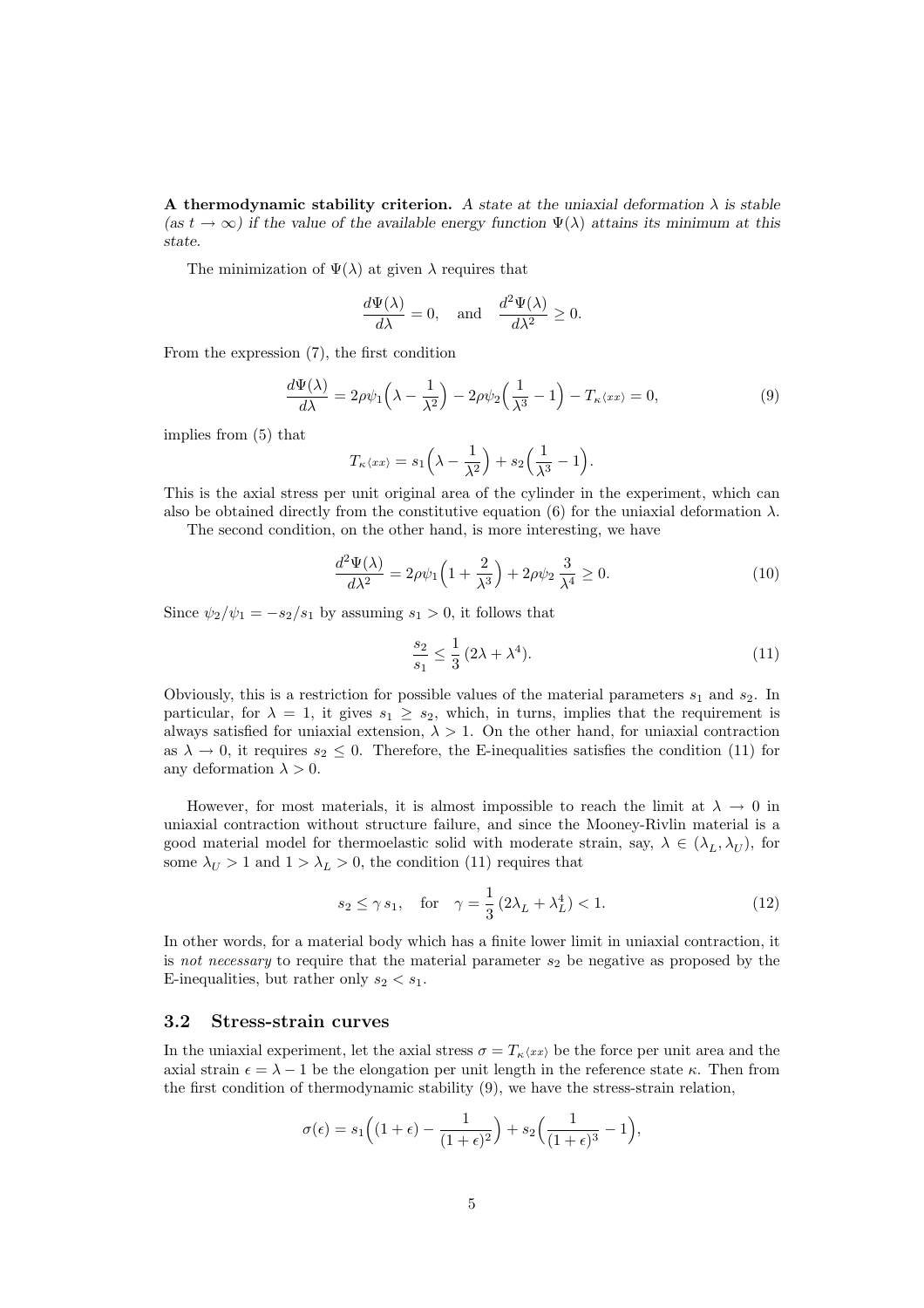

Figure 1: Stress-strain curve under tension,  $\sigma/s_1$  vs  $\epsilon$ , for  $h = -1.5$  up to  $h = 0.5$ 

and the second condition (10) becomes

$$
\frac{d\sigma(\epsilon)}{d\epsilon} \ge 0.
$$

Consequently, for thermodynamic stability, the stress-strain curve must be non-decreasing in uniaxial experiments.

From (12), let

$$
h = \frac{s_2}{s_1} < 1,
$$

and express the stress-strain curve as

$$
\frac{\sigma}{s_1} = \left( (1+\epsilon) - \frac{1}{(1+\epsilon)^2} \right) + h \left( \frac{1}{(1+\epsilon)^3} - 1 \right). \tag{13}
$$

In Fig. 1, for tensile test, we plot the stress-strain curve,  $\sigma/s_1$  vs  $\epsilon$ , for  $h = -1.5, -0.5, 0$ , and for some positive values  $h = 0.3, 0.4, 0.5$ . Note that all these curves are increasing, therefore, thermodynamically stable, including the positive values of  $s_2$ .

For compressive test, it is customary to plot the axial compressive stress  $(-\sigma)$  versus the axial compressive strain  $(-\epsilon)$ . Therefore, let

$$
\bar{\sigma} = -\sigma, \qquad \bar{\epsilon} = -\epsilon,
$$

and the compressive stress-strain relation can be written as

$$
\bar{\sigma}(\bar{\epsilon}) = -\sigma(\epsilon).
$$

In Fig. 2, the compressive stress-strain curve is plotted as  $(\bar{\sigma}/s_1)$  vs  $(\bar{\epsilon})$  for several values of h. It is clear that for  $h \leq 0$ , so that E-inequalities hold, the curves are increasing, therefore, thermodynamically stable. However, they are concave upward, or mathematically, we have

$$
\frac{d^2\bar{\sigma}(\bar{\epsilon})}{d\bar{\epsilon}^2} = -\frac{d^2\sigma(\epsilon)}{d\bar{\epsilon}^2} = -\frac{d^2\sigma(\epsilon)}{d\epsilon^2} > 0 \quad \text{for} \quad h \le 0, \ \epsilon < 0.
$$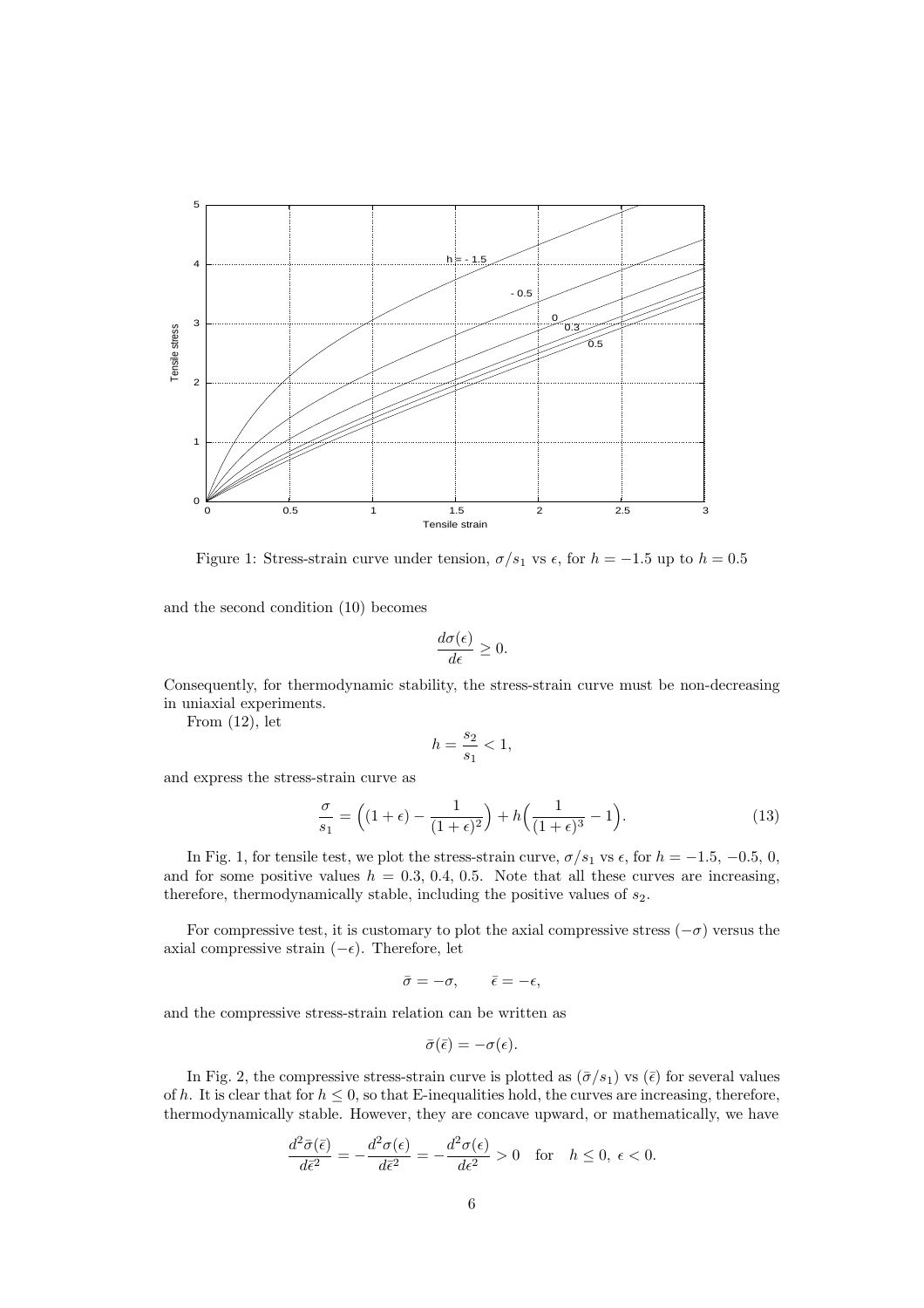

Figure 2: Stress-strain curve under compression,  $\bar{\sigma}/s_1$  vs  $\bar{\epsilon}$ , for  $h = 0.5$  down to  $h = -1.5$ 

Physically, a concave upward compressive stress-strain curve means that the material is getting harder to contract as the compressive strain increases. This kind of behavior may actually be reasonable for rubber-like materials but may not be appropriate for some other kind of materials, like soil and rock, which might exhibit concave-downward compressive stress-strain curves (for example, see Fig. 2 of [4]).

On the other hand, Fig. 2 also shows that for  $h \geq 0.3$ , the curves are indeed concave downward for moderate compressive strains, which assures that by allowing  $s_2$  to be positive, it is possible to model some kind of materials exhibiting such behavior.

To analyze the qualitative behavior of such materials ([4]), we consider the compressive stress-strain curve for  $h = 0.7$  shown in Fig. 3. It is a concave-downward curve with a maximum compressive stress marked at the compressive strain  $\bar{\epsilon} = 0.1781$ . Note that thermodynamic stability requires that

$$
\frac{d\bar{\sigma}(\bar{\epsilon})}{d\bar{\epsilon}} = -\frac{d\sigma(\epsilon)}{d\bar{\epsilon}} = \frac{d\sigma(\epsilon)}{d\epsilon} \ge 0.
$$

Therefore, the dotted part of the curve with negative slope is thermodynamically unstable. Likewise, the part of the curves with negative slope for  $h \geq 0.3$  in Fig. 2 are unstable.

Moreover, at the maximum compressive stress, the compressive strain  $\bar{\epsilon} = 0.1781$  corresponds to  $\lambda = 1 - \bar{\epsilon} = 0.8219$ . One can easily check from the condition (12) that, for  $\gamma = h = 0.7$ , the lower contraction limit  $\lambda_L$  gives

$$
\frac{1}{3} \left( 2 \lambda_L + \lambda_L^4 \right) = 0.7 \quad \Rightarrow \quad \lambda_L = 0.8219.
$$

Therefore,  $\bar{\epsilon} = 0.1781$  is the maximum compressive strain for thermodynamic stability, and contraction beyond the lower limit would possibly mean a certain structural failure of the experimental specimen, such as crack, shear bend etc.

From the above observation, there is a simple way to determine the values of the material constants  $s_1$  and  $s_2$  from a concave-downward compressive stress-strain curve of an uniaxial